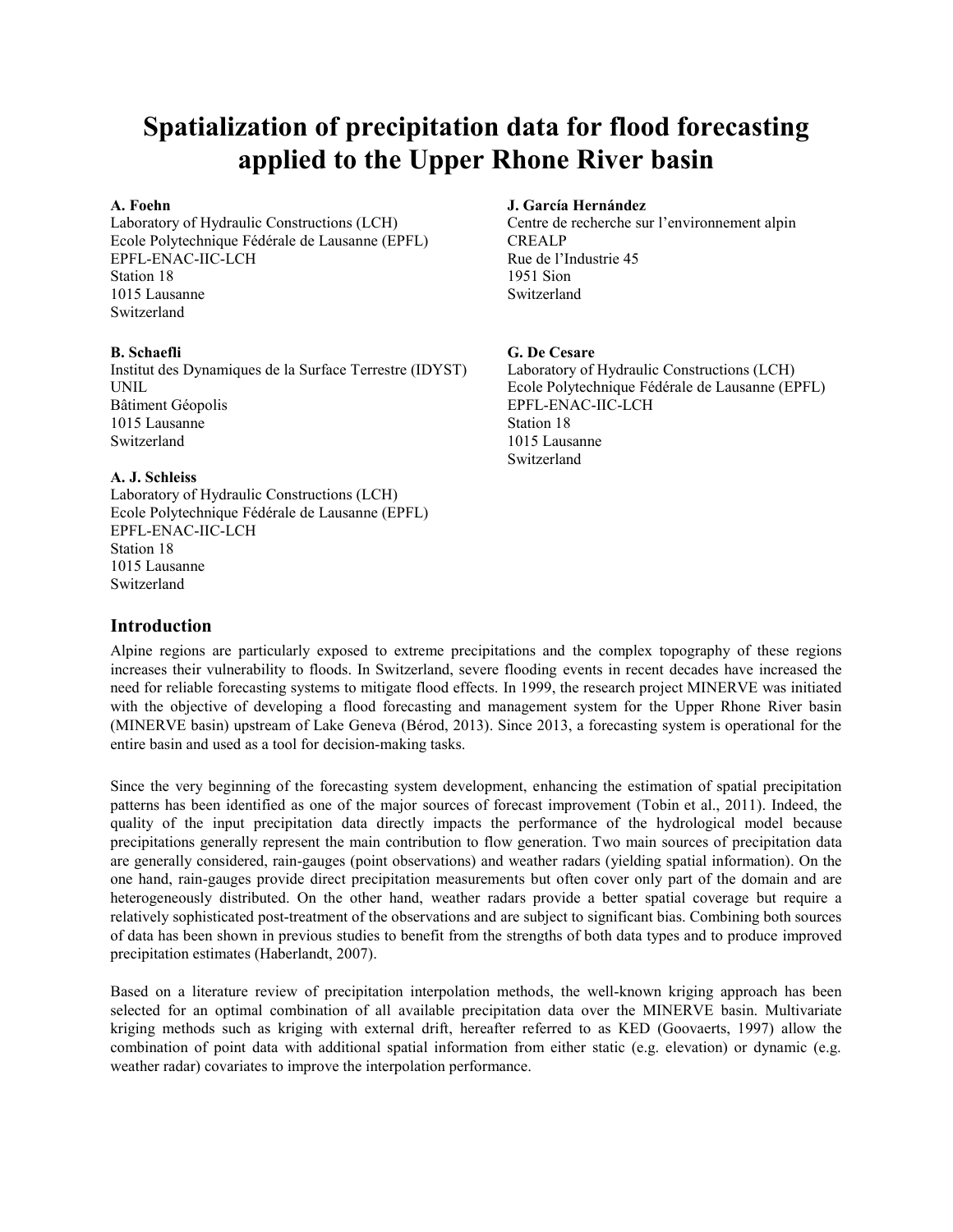For the complete study over the MINERVE basin, precipitation data from 82 meteorological stations within the basin and 87 meteorological stations in the surrounding regions are considered. Preliminary results over the Grande-Eau River basin (see Case Study Section), located in the MINERVE basin, are presented hereafter. The analysis is composed of two parts. First, differences in terms of spatial precipitation intensity estimates are discussed for two interpolation methods. Second, precipitation spatial intensities estimated with the two methods are used as input for a hydrological model to analyse the sensitivity of the simulated flood hydrographs to input variations.

## **1. Case study**

The MINERVE Project (*Modélisation des Intempéries de Nature Extrême dans le Rhône Valaisan et de leur Effets)* is part of the Third Rhone Correction Project in the Canton of Valais, Switzerland (Bérod, 2013; García Hernández, 2011; García Hernández et al., 2009, 2014; Jordan, 2007; Jordan et al., 2008). It aims to achieve a better flow control during flooding in the Upper Rhone River basin, which has the particularity of showing a very high number of water regulation works and accumulation reservoirs for hydropower production (Jordan, 2007). The MINERVE flood forecast system has been operational since May 2013 and provides an updated hydrological forecast every two hours. The hydrological simulations are computed with the hydrological-hydraulic modelling software RS MINERVE (Foehn et al., 2016; García Hernández et al., 2016), which is a freeware that allows rainfall-runoff calculations based on a semi-distributed concept and downstream propagation of discharges. Simulated natural processes include surface and subsurface flow, snow accumulation and melting as well as glacier melting. Several conceptual models are available, including, among others, GSM-Socont (Schaefli et al., 2005), HBV (Bergström, 1992) or SAC-SMA. The GSM-Socont model is used within the MINERVE project and the work presented here.

Currently, in the MINERVE flood forecast system, precipitations are interpolated with the Inverse Distance Weighting method (IDW), in which the inverse of the squared horizontal distance from the point of interpolation to the nearest stations is used as the unique weighting criteria. Ly et al. (2014) proposes a review of precipitation interpolation methods in the frame of hydrological modelling. Discussed methods include deterministic and geostatistical methods, in particular the group of methods known as kriging in which the statistical relationship between measured points is used, in addition to the distance, for the computation of the weighting scheme (Goovaerts, 1997; Webster, 2007). In their conclusion, Ly et al. (2014) clearly mention the need for further research in the field of precipitation interpolation for hydrological modelling.

In Switzerland, the Swiss Federal Office of Meteorology and Climatology *MeteoSwiss* has developed over the last years a solution combining data from the network of automatic meteorological stations *SwissMetNet* and the information from the five national radars. The methodology used to produce this *CombiPrecip* product has been presented by Sideris et al. (2014a and 2014b) and is based on the so called co-kriging with external drift method. The external drift terms refer to the usage of radar information as a covariate whereas the co-kriging term refers to the combination of two time steps (the one of computation as well as the preceding time step), which increases the robustness of the computation. The objective behind developing a precipitation interpolation scheme specific to the Upper Rhone River basin is double. First, the *CombiPrecip* product only integrates stations from the *SwissMetNet* network, whereas other station networks exist in the basin. Integrating this information is expected to improve locally the quality of the precipitation estimates. Second, kriging methods rely on the computation of a mathematical function called the semi-variogram, which describes the degree of spatial dependence of the observed spatial variable. Computing the semi-variogram at the scale of the Upper Rhone River basin rather than for entire Switzerland is also expected to locally improve the performance of the precipitation estimates.

The results presented in this paper are based on the Grande-Eau River basin, a MINERVE sub-basin of 132 km<sup>2</sup> with undisturbed discharge and located upstream of the locality Aigle (Figure 1). The analysis is based on the four first days of the heavy rain event that occurred in early May 2015, with a national average of 100 mm of rain over 6 days (MeteoSwiss, 2016). Data from stations of several precipitation observation networks are used here. This includes the *SwissMetnet* network from MeteoSwiss as well as the networks of the private company MeteoGroup Schweiz AG, the Canton of Bern, MeteoFrance, the Regione Autonoma Valle d'Aosta and the Regione Piemonte. Only one meteorological station with a rain gauge is located within the Grande Eau River basin (in the locality of Leysin, Figure 1).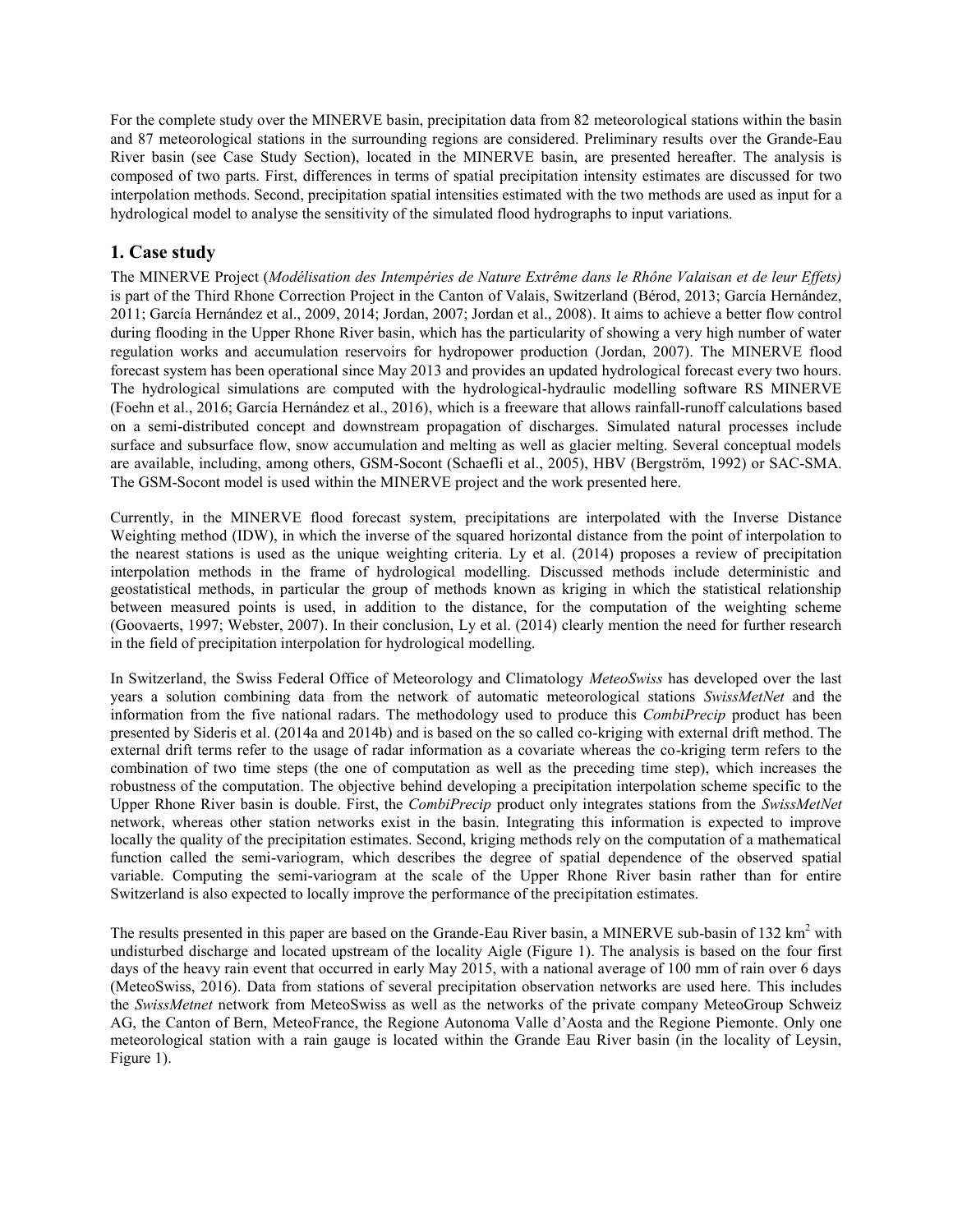

*Fig. 1. The MINERVE study area: the complete Upper Rhone River basin and the Grande-Eau River sub-basin*

## **2. Methodology**

## **2.1. Spatialization of precipitation data**

The major issue of working exclusively with ground station data is that no information is observed between the points of measurement. If the precipitation observed at the stations is not representative of the entire basin, which is often the case, this will lead to over- or underestimation of the precipitation estimates over the surface. In the context of the present paper, the main focus is on assessing the added value of a spatialization method based on external drift kriging (KED) over the much simpler IDW method. In a next step, the obtained precipitation estimates will be compared to the *CompiPrecip* product. Ultimately, the objective of the project will be to implement a specific interpolation method focussed on the MINERVE basin (not presented here).

For both methods, interpolation of precipitation amounts has been carried out over a grid of 1 km by 1 km, corresponding to the spatial resolution of the radar product of *MeteoSwiss*. The IDW method will not be further discussed here, see e.g. Shepard (1968) for more information. Radar observations over the study basin are used as an external covariate for the KED method, shortly discussed hereafter. Kriging is a geostatistical method in which the variance of the prediction error is minimized and the estimator unbiased. In all kriging approaches, the basic idea is to predict the value of a function at a given point using a weighted average of the nearby observations. Kriging approaches differ in their way of computing the weights. KED is one of the kriging approaches in which auxiliary information is used to remove the underlying trend before applying kriging to the residuals. For a more detailed description, see Chilès and Delfiner (1999, p. 355).

For the computational implementation of the methods, the *gstat* package (Pebesma, 2014) of the R coding language (R Development Core Team, 2015) has been used.

## **2.2. Hydrological modelling**

For the hydrological model of the Grande Eau River, the basin has been divided into 6 sub-basins, which themselves are further subdivided into 25 elevation bands. A precipitation and a temperature time series is computed for the center of gravity of each elevation band by interpolation of the surrounding information (meteorological station data or estimated grid cell data). The temperature time series (not further discussed here) are interpolated from the surrounding meteorological stations with a temperature gradient of -0.0054 °C / m.

The hydrological model has been calibrated over a period of three hydrological years, from September 1<sup>st</sup> 2012 to September  $1<sup>st</sup>$  2015, using the discharge observations at the gauging station "Aigle - Grande Eau" from the Federal office for the environment, located at the outlet of the basin. The calibrated parameters for the Socont model were 1) the degree-day snow melt coefficient, 2) the maximum storage capacity of the slow soil reservoir, 3) the release coefficient of slow soil reservoir and 4) the surface runoff Strickler coefficient. For the glacier part, which accounts only for 0.6 % of the catchment area, calibrated parameters were 1) the degree-day snow melt coefficient and 2) the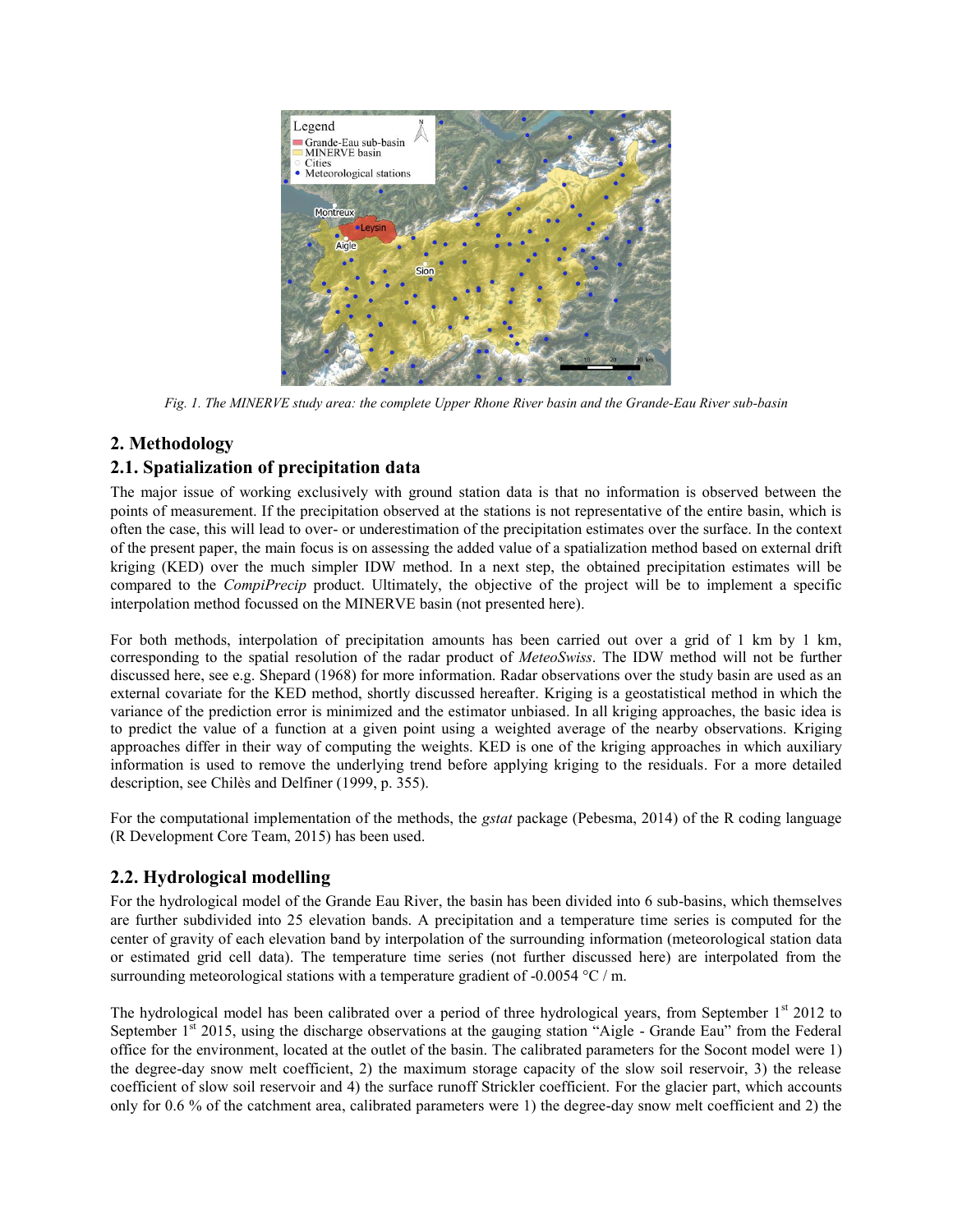degree-day ice melt coefficient. The calibration has been performed using the automatic calibration module of the RS MINERVE software (García Hernández et al., 2016), which uses a single objective function composed of the five performance indicators listed in Table 1. For further details, refer to García Hernández et al. (2016).

For the simulation of the flood occurred in Mai 2015, initial conditions of the model state variables were initialized on May 1<sup>st</sup> 2015 00:00 (UTC+1) by running the model from September 1<sup>st</sup> 2012 to May 1<sup>st</sup> 2015.

Table 1: Name of the performance indicators combined into the single calibration objective function, their weights and the model performance obtained after calibration.

| Indicator                        | Weight | <b>Obtained value</b> |
|----------------------------------|--------|-----------------------|
| Nash                             |        | 0.63                  |
| Nash-ln                          | 0.5    | 0.51                  |
| Person correlation coefficient   |        | 0.80                  |
| Relative root mean squared error | 0.5    | 0.45                  |
| Relative volume bias             |        | $-0.08$               |

## **3. Results**

## **3.1. Precipitation interpolation with IDW and KED**

As mentioned earlier, the results of the two different precipitation spatialization schemes is discussed here based on a single event from the year 2015. The main focus is hereby on the comparison of the estimated precipitation amounts at the Grande-Eau river basin scale. Large differences between the two methods might point towards situations where the areal precipitation estimates are subject to strong biases, which typically result from a poor spatial coverage by the available point observations. The comparison of hourly areal average precipitation over the basin for IDW and KED shows three distinct precipitation fronts over the studied period (May  $1^{st}$  00:00 to May  $5^{th}$  00:00, UTC +1) (Figure 2a). Over the first two fronts, IDW and KED produce only small differences in the areal precipitation amounts for the Grande-Eau River basin. During the third front, this difference becomes large, with the KED amounts exceeding the IDW amounts by more than 50% for several time steps. This difference in the precipitation intensities becomes particularly visible in the cumulative plots (showing the average areal accumulation for all the precipitations fronts (Figure 2b).



*Fig. 2. a) Average areal precipitation over the Grande-Eau River basin in [mm/h] - May 1st 00:00 to May 5 th 2015 00:00; b) Average areal accumulation of precipitation in [mm] over the Grande-Eau River basin for all three fronts.*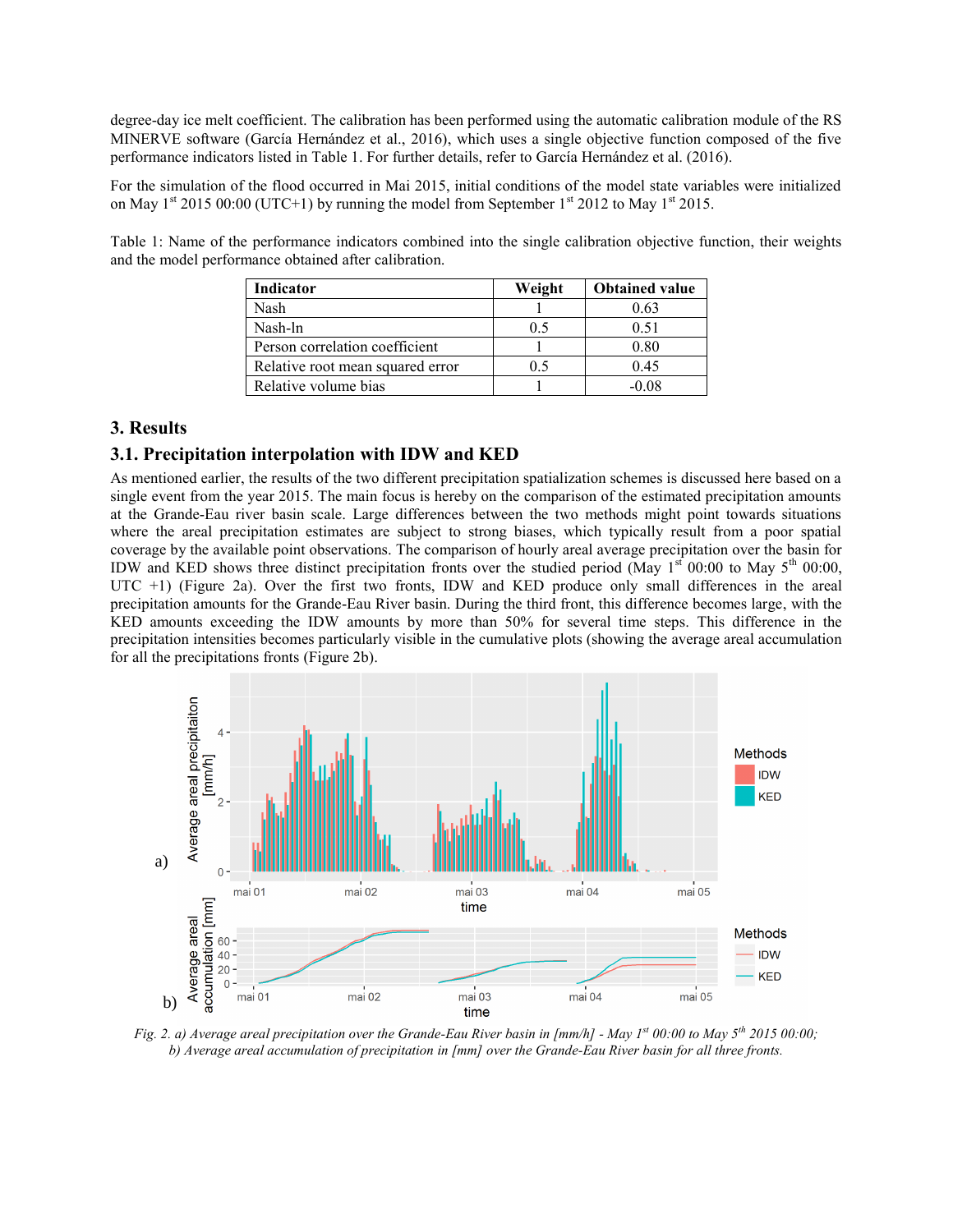Over the first front, IDW generates slightly more precipitation; over the second, the amounts for both methods are very similar. During the third front, the KED method exceeds the IDW method by about 10 mm, which corresponds to 10 more liters per square meter or about 2 million additional cubic meters over 12 hours for the entire basin.

To understand the origin of this difference, the spatial patterns of the cumulative precipitation estimates for the 4 days period are analysed (Figure 3). A considerable difference of intensity appears in the upper part of the basin (eastern part), with the KED method generating higher precipitation intensities.



*Fig.* 3. Cumulative precipitation in mm over the 4 days (May 1<sup>st</sup> 2015 from 00:00 to May 5<sup>th</sup> 2015 00:00) estimated with a) IDW *and b) KED methods for the Grande-Eau River; the same colour scale is used for both images.*

A plot of the differences between the IDW and KED amounts for each grid cell highlight these spatial intensity differences (Figure 4a). To analyse more in detail the behaviour of the precipitation fields, Figure 4b provides the difference of intensity estimates from both methods over a single time step during the third precipitation front; the selected time step (May  $4^{\text{th}}$  04:00 to 05:00) is the one with the highest local difference, with a difference exceeding 5 mm/h for some grid cells.



*Fig.4. Difference between IDW and KED estimates at the grid cell-scale: shown is the KED amount minus the IDW amount in mm a) over the 4 days (May 1st 2015 from 00:00 to May 5 th 2015 00:00); b) for the 1 hour period from May 4th 2015 04:00 to 05:00.*

The differences observed in Figure 4 can be explained with the hourly precipitation estimates from both methods (Figure 5). The IDW method generates a very smooth surface as it only considers data at ground stations. The KED method reproduces the heavy precipitation occurring in the upper part of the basin thanks to the radar observations.



*Fig. 5. Hourly precipitation in mm estimated with a) IDW and b) KED methods for the Grande-Eau River for May 4th 2015 from 04:00 and 05:00; the same colour scale is used for both images.*

The presented event analysis shows the significant difference obtained when using the radar information as an external covariate to improve the spatialization of precipitations. To validate the higher performance of the KED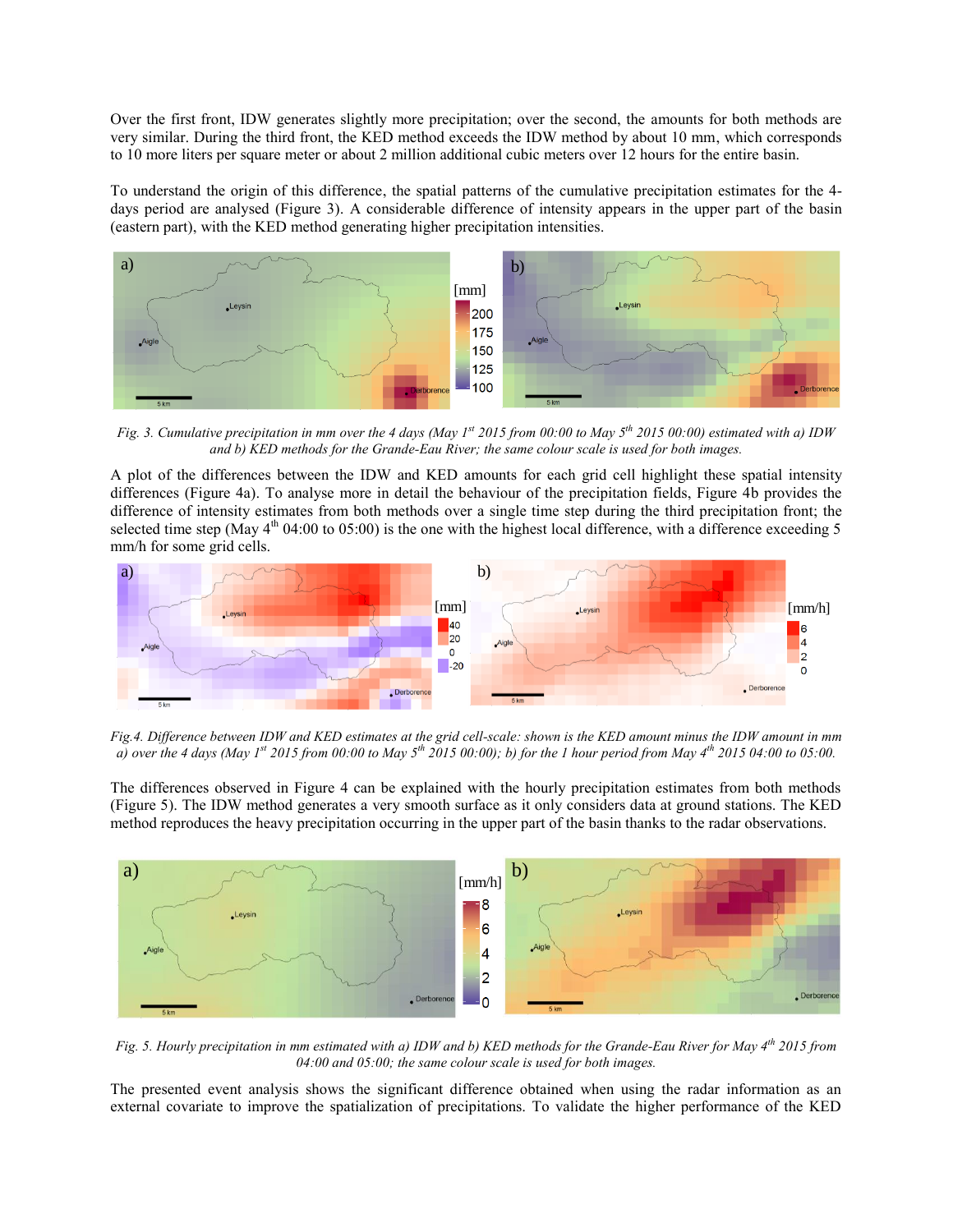method, a measurement station with a rain gauge in the upper part of the basin would be desirable. Thereby, interpolated estimates from both methods at the location of the additional station (without using its data) could be compared to observed data, which would further strengthen the analysis. Since such data are not available for this case study, this analysis cannot be achieved here. The precipitation estimates of both methods are therefore only assessed via the aforementioned discharge simulations.

## **3.2 Hydrological response analysis**

The simulated hydrographs obtained with the two different precipitation inputs over the selected 4-days period reproduce the three successive precipitation fronts discussed earlier (Figure 6). For the first two fronts, only small differences are obtained between the discharges simulated with the two interpolation methods (IDW vs. KED). As expected, much larger differences arise for the third front. Indeed, the discharge increase over the third front is about twice more important with the precipitation integrating the radar information compared to the one based only on ground stations. This results from the much higher precipitation intensities in the upper part of the basin highlighted in Figures 3 and 4.



*Fig. 6. Discharges obtained with the meteorological inputs based on IDW and KED estimates and discharge observed at the Aigle gauging station over the 4-days period from May 1st 2015 00:00 to May 5th 2015 00:00.*

The results obtained for this case study confirm the importance of the quality of precipitation input to the hydrological model. Using an improved precipitation input for the calibration therefore opens new perspectives for improving the performance of the forecasting system and will be explored in the near future. It is noteworthy that different hydrological initial conditions or different model calibrations could also modify somewhat the hydrographs. How the overall conclusions might rely on initialization and calibration is part of the planned future work.

## **4. Conclusion**

This paper presents the first results and findings to increase the reliability of the flood forecasting system of the Upper Rhone River basin (Switzerland) with the help of improved spatial precipitation estimates. The focus here was on the comparison of a simple spatial interpolation scheme with a new scheme that uses information from weather radar as external drift in a kriging approach.

Results have shown a significant difference when using the radar information as an external covariate, both from a meteorological and a hydrological point of view. With heterogeneous precipitation fields, using only ground stations data can lead to considerable estimation errors. If those precipitation estimates are then used as input data to a hydrological model, hydrological performance will be affected because the input data does not properly correspond to the real input generating the observed flow. Future work will show whether the new spatialization scheme, using different station networks and local variogram estimates, outperforms existing Swiss-wide spatialization products. Once a spatialization method set up, improved interpolated data will be used to improve the calibration of the hydrological model used within the MINERVE system and, thus, to improve the hydrological forecasts.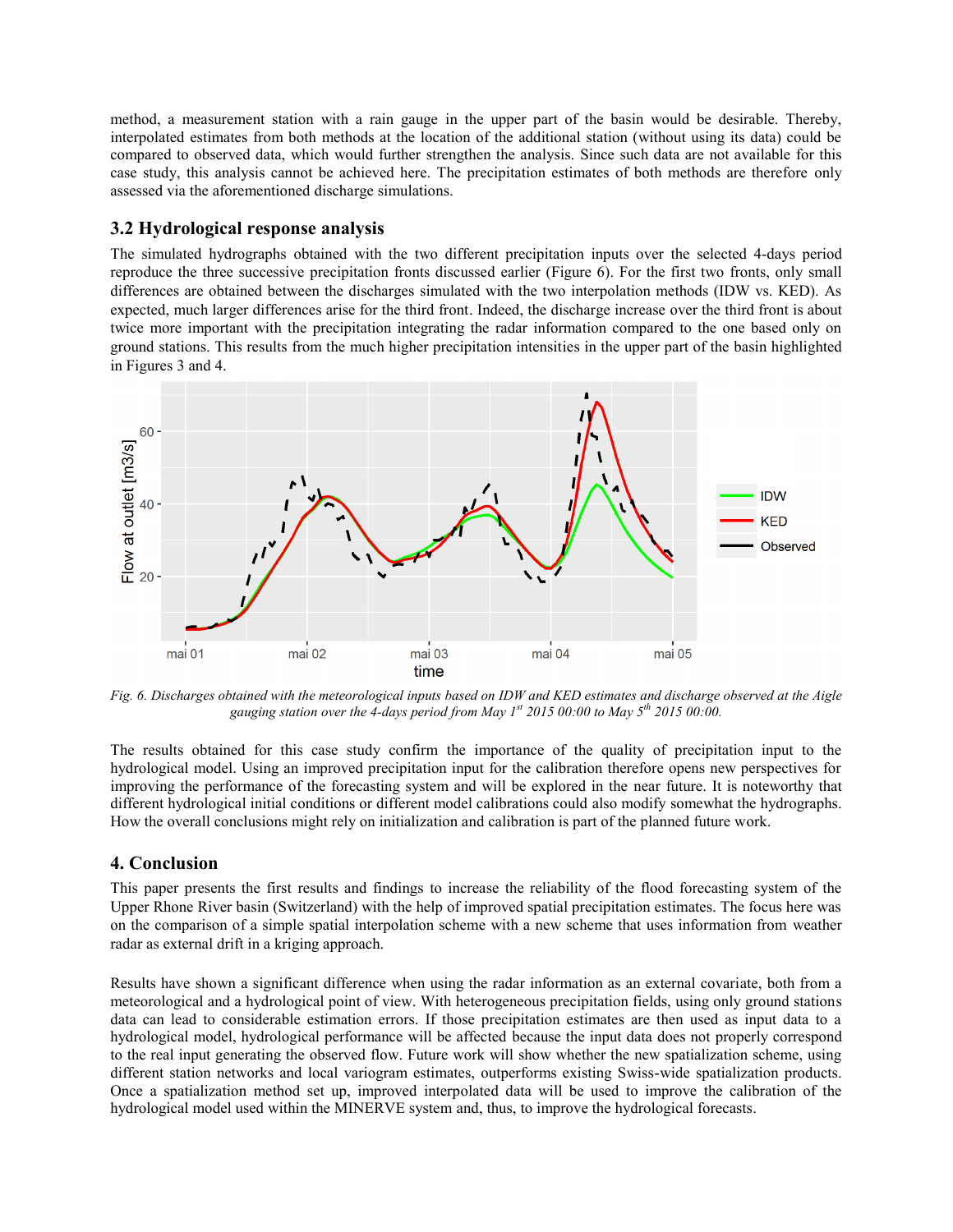#### **Acknowledgments**

The research project from which this article results is realized at the Ecole Polytéchnique Fédérale de Lausanne (EPFL) in Switzerland, and is funded by the Centre de Recherche sur l'Environnement Alpin (CREALP), located in Sion, Switzerland. The authors express their gratitude to all involved stakeholders: the Canton of Valais, the Swiss Federal Office for Meteorology and Climatology, the Universitat Politècnica de València and the engineering office HydroCosmos SA. The meteorological data used within the projects come from the SwissMetnet network from MeteoSwiss, as well as the networks of the private company MeteoGroup Schweiz AG, the Canton of Bern, MeteoFrance, the Regione Autonoma Valle d'Aosta and the Regione Piemonte. The radar data have been provided by MeteoSwiss and the hydrometric data delivered by the Swiss Federal Office for the environment. We thank all the different data providers. Acknowledgments also go to the collaborators of the CREALP who collaborate on the MINERVE system and on the set-up of the hydrometeorological database used for the study.

#### **References**

Bergström, S. (1992). *The HBV model - its structure and applications*, SMHI Reports RH, No. 4, Norrköping.

Bérod, D. (2013). *Estimation et prévision des crues en Valais*, in : Beiträge zur Hydrologie der Schweiz, Nr. 40, Swiss Hydrological Commission (CHy), Bern.

Chilès, J.-P. and Delfiner, P., Eds. (1999). *Geostatistics*, Wiley Series in Probability and Statistics, John Wiley & Sons, Inc., Hoboken, NJ, USA, ISBN 978-0-470-31699-3.

Foehn, A., García Hernández, J., Roquier, B. and Paredes Arquiola, J. (2016). *RS MINERVE – User's manual v2.3*, RS MINERVE Group, Switzerland, 115p.

García Hernández, J. (2011). *Flood management in a complex river basin with a real- time decision support system based on hydrological forecasts*, PhD Thesis N° 5093, Ecole Polytechnique Fédérale de Lausanne, Lausanne.

García Hernández, J., Boillat, J.-L., Jordan, F. and Hingray, B. (2009). *La prévision hydrométéorologique sur le bassin versant du Rhône en amont du Léman*. Houille Blanche, (5). 61–70. ISSN 0018-6368. doi: 10.1051/lhb/2009057.

García Hernández, J., Claude, A., Paredes Arquiola, J., Roquier, B. and Boillat, J. (2014). *Integrated flood forecasting and management system in a complex catchment area in the Alps—implementation of the MINERVE project in the Canton of Valais*, in Swiss Competences in River Engineering and Restoration, edited by A. Schleiss, J. Speerli, and R. Pfammatter, pp. 87–97, CRC Press, ISBN 978-1-138-02676-6.

García Hernández, J., Paredes Arquiola, J., Foehn, A. and Roquier, B. (2016). *RS MINERVE – Technical manual v2.3*, RS MINERVE Group, Switzerland, 130p.

Goovaerts, P. (1997). *Geostatistics for natural resources evaluation*, Applied geostatistics series, Oxford University Press, New York, 483p, ISBN 978-0-19-511538-3.

Haberlandt, U. (2007). *Geostatistical interpolation of hourly precipitation from rain gauges and radar for a large-scale extreme rainfall event*. J. Hydrol., 332(1-2). 144–157. ISSN 00221694. doi: 10.1016/j.jhydrol.2006.06.028.

Jordan, F. (2007). *Modèle de prévision et de gestion des crues : optimisation des opérations des aménagements hydroélectriques à accumulation pour la réduction des débits de crue*, PhD Thesis N° 3711, Ecole Polytechnique Fédérale de Lausanne, Lausanne. Jordan, F., García Hernández, J., Dubois, J., Boillat, J.-L. and Schleiss, A. (2008). *Minerve - Modélisation des intempéries de nature extrême du Rhône valaisan et de leurs effets*, Communication 38 du Laboratoire de Constructions Hydrauliques, Ed. A. Schleiss, EPFL, Lausanne.

Ly, S., Charles, C. and Degre, A. (2014). *Different methods for spatial interpolation of rainfall data for operational hydrology and hydrological modeling at watershed scale. A review*., Biotechnol. Agron. Soc. Environ. 2013 17(2), 392-406. MeteoSwiss (2016). *Bulletin climatologique année 2015*, Genève.

Pebesma, E. (2014). *Gstat User's Manual*. [online] Available from: http://www.gstat.org/gstat.pdf.

R Development Core Team (2015). *R: a language and environment for statistical computing*, R Foundation for Statistical Computing, Vienna, ISBN 3-900051-07-0.

Schaefli, B., Hingray, B., Niggli, M. and Musy, A. (2005). *A conceptual glacio-hydrological model for high mountainous catchments*. Hydrol. Earth Syst. Sci., 9(1/2). 95–109. ISSN 1607-7938. doi: 10.5194/hess-9-95-2005.

Shepard, D. (1968). *A two-dimensional interpolation function for irregularly-spaced data*, pp. 517–524, ACM Press, doi: 10.1145/800186.810616.

Sideris, I., Gabella, M., Sassi, M. and Germann, U. (2014a). *The CombiPrecip experience: development and operation of a realtime radar-raingauge combination scheme in Switzerland*, in 2014 International Symposium Weather Radar and Hydrology, Washington DC.

Sideris, I. V., Gabella, M., Erdin, R. and Germann, U. (2014b). *Real-time radar-rain-gauge merging using spatio-temporal cokriging with external drift in the alpine terrain of Switzerland: Real-time radar-rain-gauge merging*. Q. J. R. Meteorol. Soc., 140(680). 1097–1111. ISSN 00359009. doi: 10.1002/qj.2188.

Tobin, C., Nicotina, L., Parlange, M. B., Berne, A. and Rinaldo, A. (2011). *Improved interpolation of meteorological forcings for hydrologic applications in a Swiss Alpine region*. J. Hydrol., 401(1-2). 77–89. ISSN 00221694. doi: 10.1016/j.jhydrol.2011.02.010.

Webster, R. (2007). *Geostatistics for environmental scientists*, 2nd ed., Chichester : Wiley, Chichester.